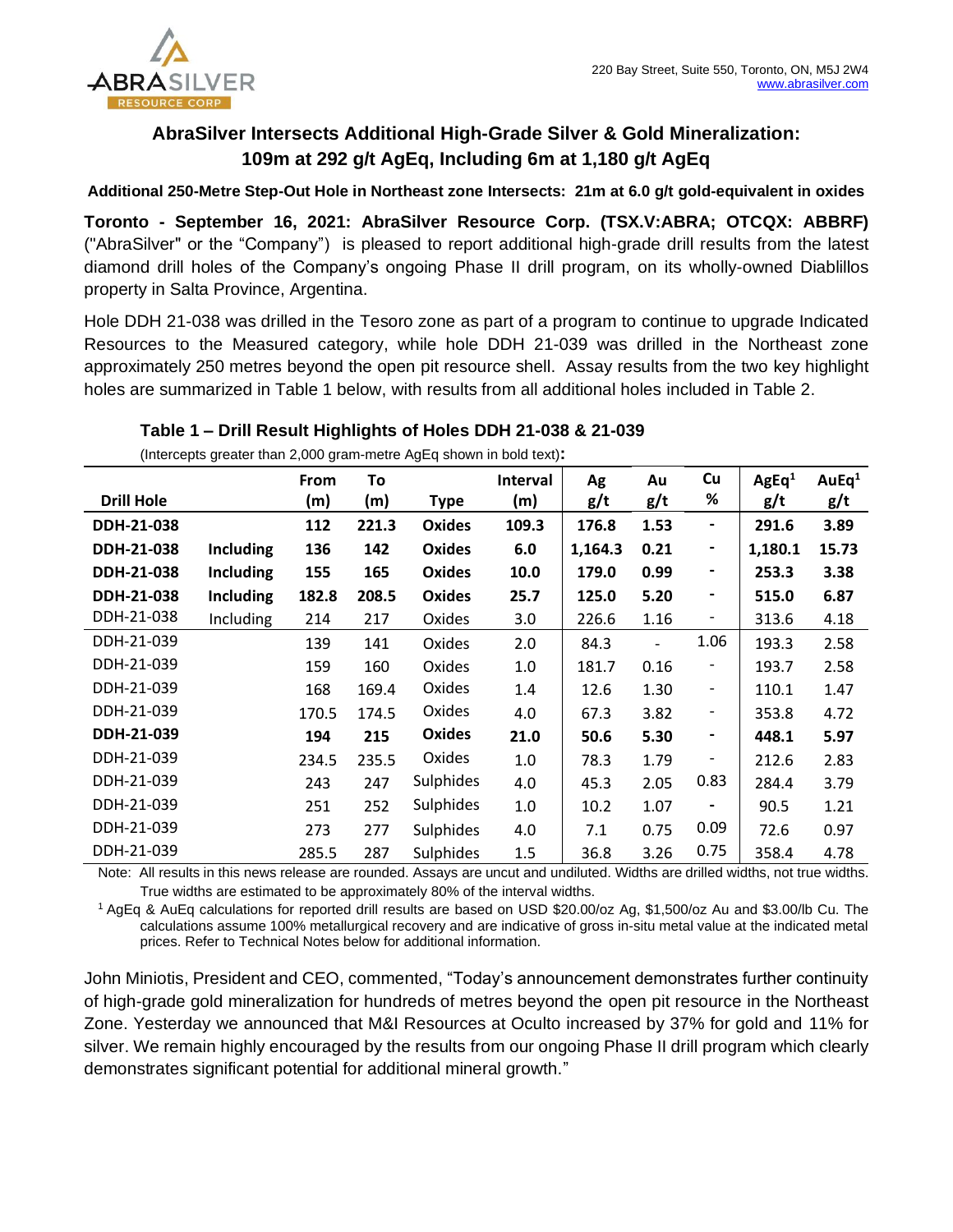#### **Figure 1 – Drill Hole Location Map**



## **Discussion of Drill Hole Results**

Hole DDH 21-038 was drilled in the high-grade Tesoro zone in order to upgrade more high-grade Indicated resources to the Measured category. This hole intersected **109.3 metres of 176.8 g/t silver and 1.53 g/t gold** from 112 to 221.3 metres, including **25.7 metres of 125.0 g/t silver and 5.20 g/t gold** within the oxide zone. In the silver enriched layer, a significant high-grade interval of **6 metres of 1,164 g/t silver and 0.21 g/t gold** was encountered. These intercepts support the continuity of the shallowly dipping secondary enriched silver layer and the underlying gold dominant layer that extend within the mineralised system.

DDH 21-039 was drilled in the Northeast zone approximately 250 metres beyond the open pit resource shell. The hole has numerous intercepts with significant gold and silver mineralisation over substantial widths, including **21.0 metres of 50.6 g/t silver and 5.30 g/t gold** from 194 to 215 metres. This is a part of a robust mineralised system associated with silicification and fracturing in the oxide zone extending northeast of the Oculto resources.

Systematic drilling is ongoing as part of the Phase II drill program aimed at further expanding the recently announced updated Mineral Resource Estimate (see news release dated September 15, 2021).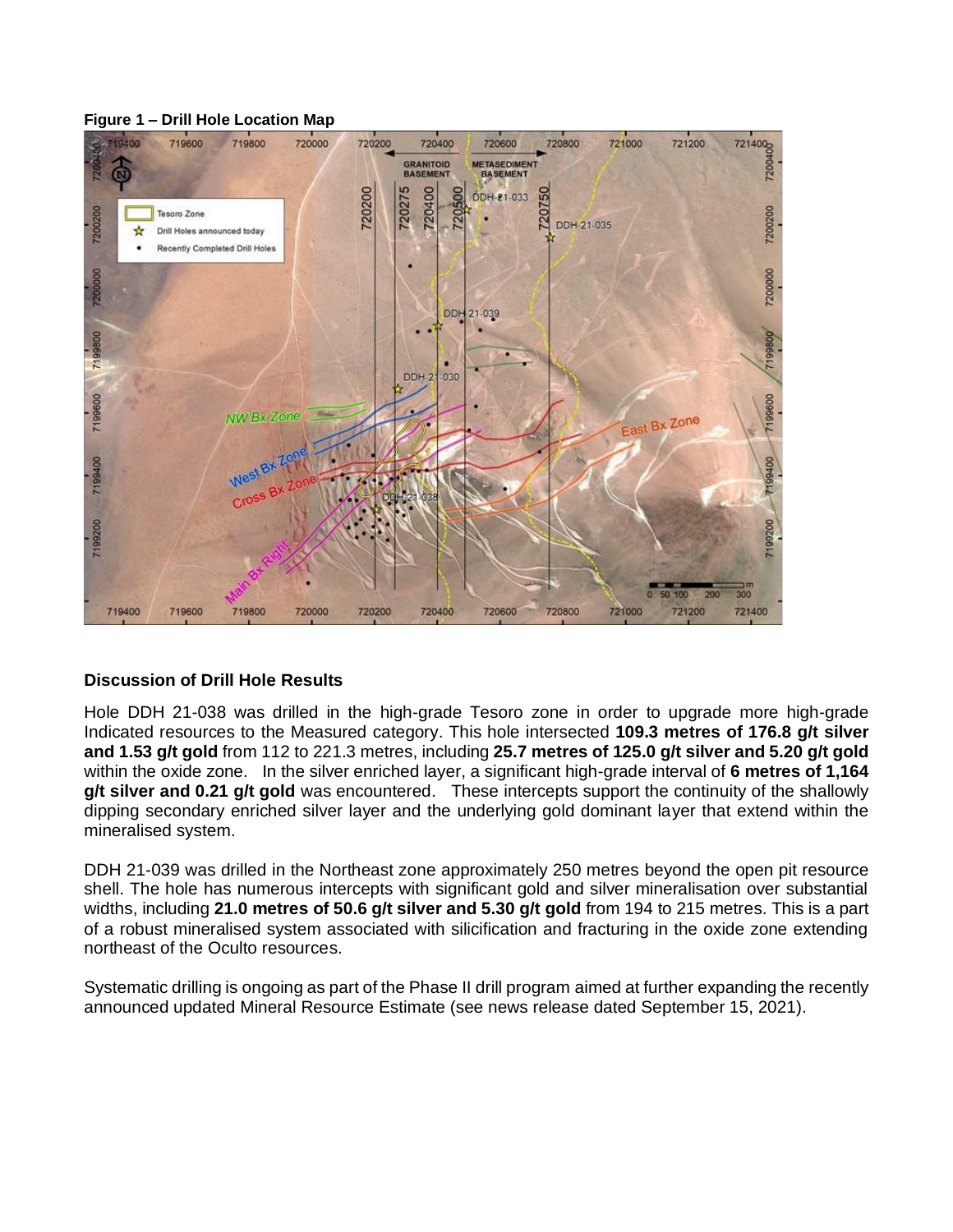

**Figure 2 – Cross Section (Looking East) with Highlighted intercepts in Hole DDH 21-038** 

**Figure 3 - Cross Section (Looking East) with Highlighted intercepts in Hole DDH 21-039** 

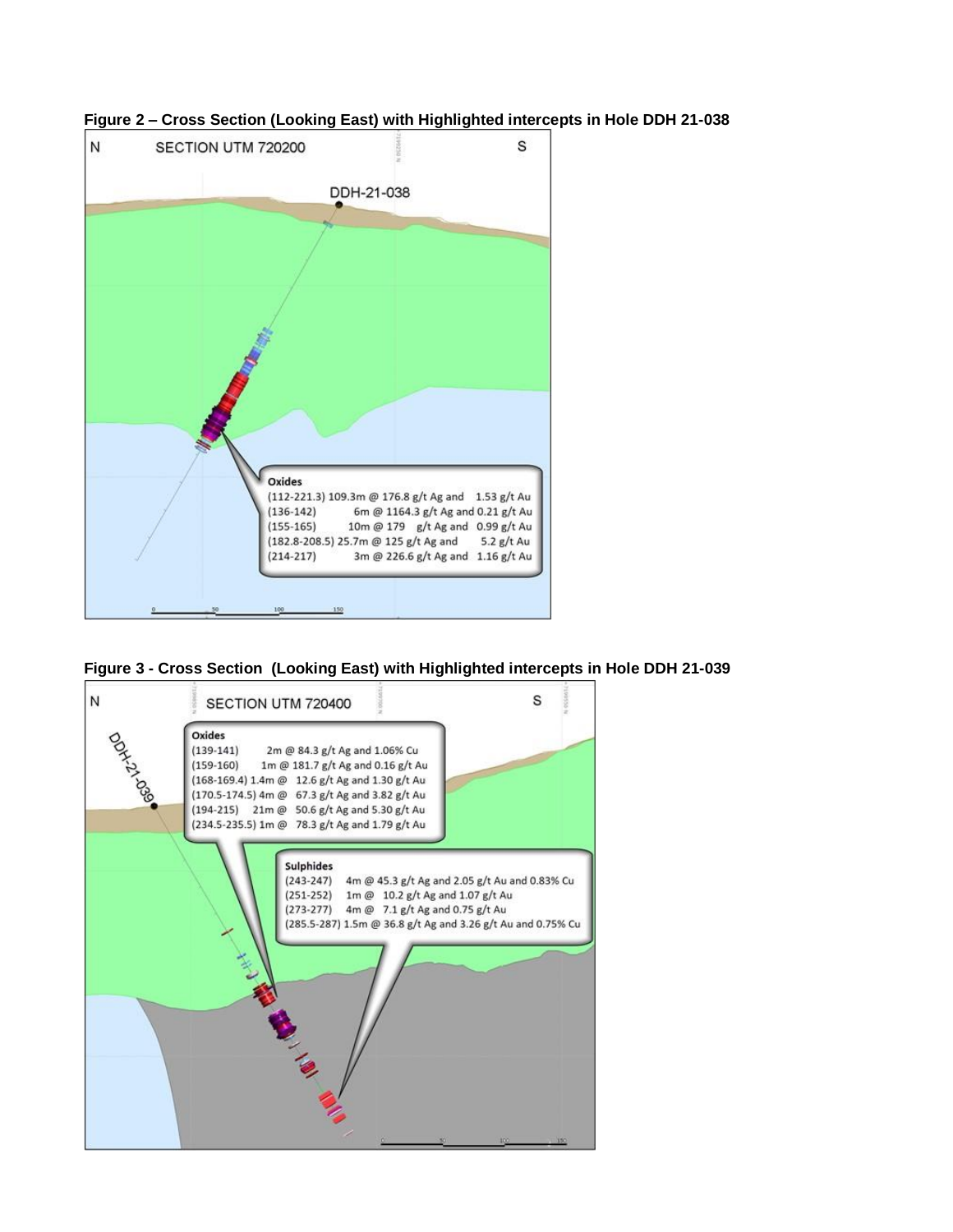**Table 2 – Drill Result Highlights of Holes DDH 21-029 - DDH 21-039** 

|                   |            | From  | To    |             | Interval | Ag             | Au   | Cu                       |
|-------------------|------------|-------|-------|-------------|----------|----------------|------|--------------------------|
| <b>Drill Hole</b> | Zone       | (m)   | (m)   | <b>Type</b> | (m)      | g/t            | g/t  | %                        |
| DDH-21-029        | Pedernales | 83    | 87    | Oxides      | 4.0      |                | 2.46 |                          |
| DDH-21-029        |            | 135   | 148   | Oxides      | 13.0     | $\blacksquare$ | 0.76 | 0.51                     |
| DDH-21-030        | Northeast  | 74    | 85    | Oxides      | 11.0     | 30.6           |      |                          |
| DDH-21-030        |            | 92    | 135.5 | Oxides      | 43.5     | 36.5           | 0.70 |                          |
| DDH-21-030        |            | 174   | 181   | Oxides      | 7.0      | 42.5           | 0.17 | $\qquad \qquad -$        |
| DDH-21-031        | Corderos   | 15    | 17    | Oxides      | 2.0      | 5.2            | 1.43 | $\overline{\phantom{a}}$ |
| DDH-21-031        |            | 28    | 31    | Oxides      | 3.0      | 28.0           | 2.34 | $\overline{a}$           |
| DDH-21-032        | Pedernales | 68.5  | 76    | Oxides      | 7.5      |                | 1.56 |                          |
| DDH-21-033        | Laderas    | 33.5  | 44    | Oxides      | 10.5     | 30.1           | 0.42 |                          |
| DDH-21-033        |            | 227   | 231   | Sulphides   | 4.0      | 286.1          | 0.53 | 4.00                     |
| DDH-21-034        | Corderos   | 31    | 38    | Oxides      | 7.0      | 13.5           | 3.51 | $\overline{\phantom{0}}$ |
| DDH-21-035        | Northeast  | 136   | 137   | Sulphides   | 1.0      | 45.2           | 1.68 | 1.45                     |
|                   |            | 156   | 157   | Oxides      | $1.0\,$  | 5.6            | 1.08 |                          |
|                   |            | 169.5 | 171.5 | Sulphides   | 2.0      | 67.6           | 2.90 | 0.95                     |
|                   |            | 174   | 184   | Oxides      | 10.0     | 11.7           | 1.92 | $\qquad \qquad -$        |
|                   |            | 194.5 | 197.5 | Oxides      | 3.0      | 7.0            | 1.00 | 0.09                     |
|                   |            | 273   | 282   | Oxides      | 9.0      | 18.5           | 1.04 |                          |
| DDH-21-038        | Tesoro     | 112   | 221.3 | Oxides      | 109.3    | 176.8          | 1.53 | $\qquad \qquad -$        |
| DDH-21-038        |            | 136   | 142   | Oxides      | $6.0\,$  | 1,164.3        | 0.21 |                          |
| DDH-21-038        |            | 155   | 165   | Oxides      | 10.0     | 179.0          | 0.99 | $\overline{\phantom{0}}$ |
| DDH-21-038        |            | 182.8 | 208.5 | Oxides      | 25.7     | 125.0          | 5.20 | $\overline{\phantom{0}}$ |
| DDH-21-038        |            | 214   | 217   | Oxides      | 3.0      | 226.6          | 1.16 |                          |
| DDH-21-039        | Northeast  | 139   | 141   | Oxides      | 2.0      | 84.3           |      | 1.06                     |
| DDH-21-039        |            | 159   | 160   | Oxides      | $1.0\,$  | 181.7          | 0.16 | -                        |
| DDH-21-039        |            | 168   | 169.4 | Oxides      | 1.4      | 12.6           | 1.30 | $\overline{\phantom{0}}$ |
| DDH-21-039        |            | 170.5 | 174.5 | Oxides      | 4.0      | 67.3           | 3.82 | $\overline{\phantom{0}}$ |
| DDH-21-039        |            | 194   | 215   | Oxides      | 21.0     | 50.6           | 5.30 |                          |
| DDH-21-039        |            | 234.5 | 235.5 | Oxides      | 1.0      | 78.3           | 1.79 |                          |
| DDH-21-039        |            | 243   | 247   | Sulphides   | 4.0      | 45.3           | 2.05 | 0.83                     |
| DDH-21-039        |            | 251   | 252   | Sulphides   | 1.0      | 10.2           | 1.07 |                          |
| DDH-21-039        |            | 273   | 277   | Sulphides   | 4.0      | 7.1            | 0.75 | 0.09                     |
| DDH-21-039        |            | 285.5 | 287   | Sulphides   | 1.5      | 36.8           | 3.26 | 0.75                     |

# **Collar Data**

| <b>Hole Number</b> | <b>UTM Coordinates</b> |          | <b>Elevation</b> | <b>Azimuth</b> | Dip | <b>Depth</b> |
|--------------------|------------------------|----------|------------------|----------------|-----|--------------|
| DDH 21-029         | E721265                | N7203694 | 4.242            | 0              | -60 | 161          |
| DDH 21-030         | E720274                | N7199678 | 4,248            | 180            | -60 | 275.5        |
| DDH 21-031         | E721307                | N7204118 | 4,180            | 0              | -60 | 150          |
| DDH 21-032         | E721316                | N7203694 | 4,232            | 0              | -60 | 194          |
| DDH 21-033         | E720493                | N7200250 | 4,244            |                | -60 | 235          |
| DDH 21-034         | E721269                | N7204130 | 4.173            | 33             | -60 | 74           |
| DDH 21-035         | E720760                | N7200161 | 4.265            | 180            | -60 | 286          |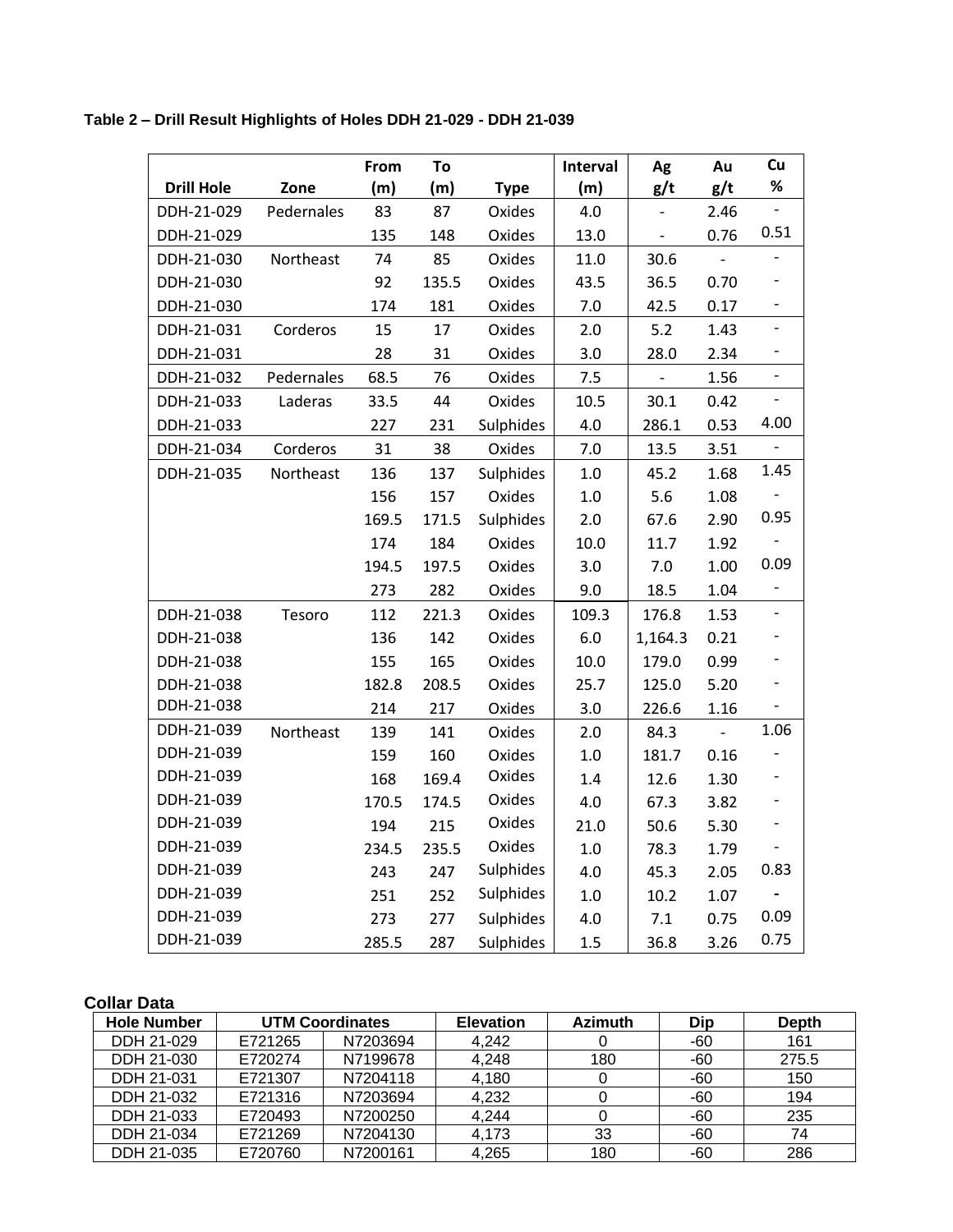| DDH<br>1-038<br>ົ      | E720206        | 17199294<br>Ν. | 1,263        |     | $-60$ | 320     |
|------------------------|----------------|----------------|--------------|-----|-------|---------|
| DDH<br>1-039<br>$\sim$ | E720402<br>9∪+ | J7199880<br>N. | クちつ<br>8.LJL | 180 | -60   | ⌒ィ<br>ີ |

# **About Diablillos**

The 80 km<sup>2</sup> Diablillos property is located in the Argentine Puna region - the southern extension of the Altiplano of southern Peru, Bolivia, and northern Chile - and was acquired from SSR Mining Inc. by the Company in 2016. There are several known mineral zones on the Diablillos property, with the Oculto zone being the most advanced with approximately 90,000 metres drilled to date. Oculto is a highsulphidation epithermal silver-gold deposit derived from remnant hot springs activity following Tertiartyage local magmatic and volcanic activity. Comparatively nearby examples of high sulphidation epithermal deposits include: Yanacocha (Peru); El Indio (Chile); Lagunas Nortes/Alto Chicama (Peru) Veladero (Argentina); and Filo del Sol (Argentina)

| Category                                  | Tonnage<br>(000 t) | Ag<br>(g/t) | Au<br>(g/t) | <b>Contained Ag</b><br>(000 oz Ag) | <b>Contained Au</b><br>(000 oz Au) |
|-------------------------------------------|--------------------|-------------|-------------|------------------------------------|------------------------------------|
| Measured                                  | 8,235              | 124         | 0.98        | 32,701                             | 259                                |
| Indicated                                 | 32,958             | 54          | 0.70        | 57,464                             | 744                                |
| <b>Measured &amp;</b><br><b>Indicated</b> | 41,193             | 68          | 0.76        | 90,165                             | 1,002                              |
| Inferred                                  | 2,884              | 34          | 0.7         | 3,181                              | 66                                 |

#### **Table 3 - 2021 Mineral Resource Estimate for the Oculto Deposit, Diablillos Project**

Effective September 8, 2021. The resource estimate is N.I. 43-101 compliant. Full details of the Mineral Resources are available in a Company news release dated September 15, 2021. The full technical report, which is being prepared in accordance with National Instrument 43-101 - Standards of Disclosure for Mineral Projects ("NI-43-101") by Mining Plus, will be available on SEDAR (www.sedar.com) under the Company's issuer profile within 45 days of the news release dated September 15, 2021.

# **QA/QC and Core Sampling Protocols**

AbraSilver applies industry standard exploration methodologies and techniques, and all drill core samples are collected under the supervision of the Company's geologists in accordance with industry practices. Drill core is transported from the drill platform to the logging facility where drill data is compared and verified with the core in the trays. Thereafter, it is logged, photographed, and split by diamond saw prior to being sampled. Samples are then bagged, and quality control materials are inserted at regular intervals; these include blanks and certified reference materials as well as duplicate core samples which are collected in order to measure sample representivity. Groups of samples are then placed in large bags which are sealed with numbered tags in order to maintain a chain-of-custody during the transport of the samples from the project site to the laboratory.

All samples are received by the SGS offices in Salta who then dispatch the samples to the SGS preparation facility in San Juan. From there, the prepared samples are sent to the SGS laboratory in Lima, Peru where they are analyzed. All samples are analyzed using a multi-element technique consisting of a four acid digestion followed by ICP/AES detection, and gold is analyzed by 50g Fire Assay with an AAS finish. Silver results greater than 100g/t are reanalyzed using four acid digestion with an ore grade AAS finish.